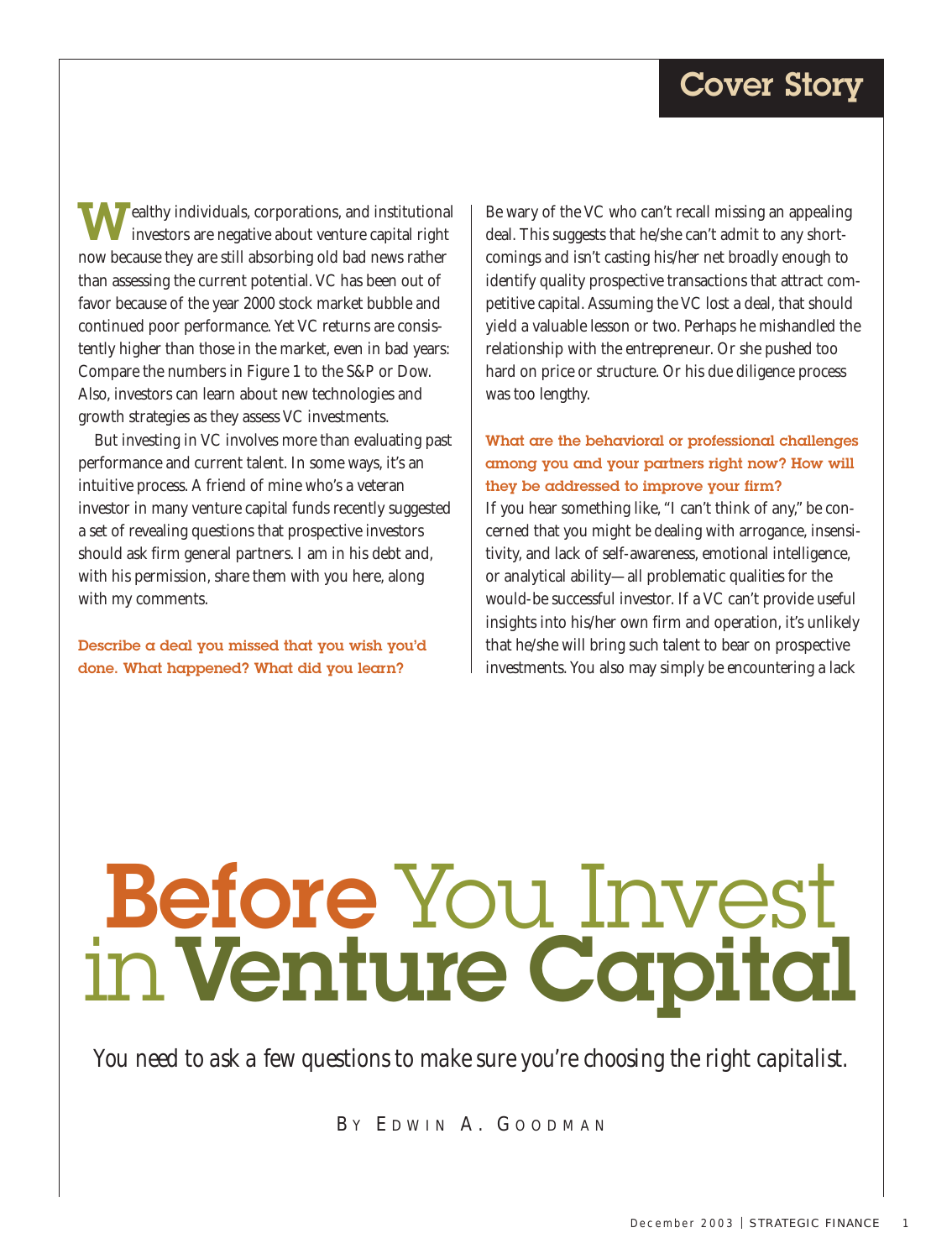of candor—a poor foundation on which to build an investor/investee relationship.

Most VC firms *do* have issues with which they must grapple. Some of the common ones include compensating and motivating the firm's professionals in a harmonious way, integrating technology productively into the firm's operations, planning for generational change, and arriving at a sensible division of labor and effective decision making among the partners.

# Is there an interesting intellectual controversy in your firm right now about (a) the industry? (b) how to deal with company managements? (c) how to deal with co-investors? If so, what is it?

This gives the VC the chance to demonstrate how his firm is responding to the current turmoil in the VC community. Depending on the size of the firm and its strategy, it will have to respond to the lack of an IPO market, the disappearance of funds from the market, the shrinking of funds, the shift of funds to financing later-stage transactions, the preoccupation of VCs with troubled portfolio companies, the reluctance of corporations to invest in technology, the sluggish growth of GDP, and the volatility of the stock market—to cite several disruptive developments.

#### Describe the three most important characteristics you seek in a company founder and a recruited CEO.

This query invites a response fraught with myriad clichés about intelligence, resourcefulness, tenacity, vision, domain expertise, energy, integrity, and a highly developed work ethic. The challenge is to go deeper—beyond these generally agreed characteristics—to see if the VC can offer additional insights based on his experience. Try to elicit concrete examples.

## If you could live the last 12 months over professionally, what would you do differently?

Here the VC can shine with candor, giving responses like, "The last year was so horrible no course correction would have helped" or "I would have closed the office and gone to Tahiti with a bag of books I have always intended to read." (I would want to know which books and why.)

The question also may suggest that the VC has a sense of humor, an excellent, if not essential, attribute for all human beings, including VCs. It is always preferable to

#### Figure 1: Performance of Private Equity Funds

|                           | Net IRR to Investors for Investment Horizon<br>Ending 6/30/2003 for Private Equity Funds |         |        |      |             |
|---------------------------|------------------------------------------------------------------------------------------|---------|--------|------|-------------|
| <b>Fund Type</b>          | 1YR                                                                                      | 3YR     | 5YR    | 10YR | <b>20YR</b> |
| Seed/Early Focused        | $-26.1$                                                                                  | $-21.7$ | 47.9   | 35.7 | 19.8        |
| <b>Balanced Focused</b>   | $-13.6$                                                                                  | $-16.5$ | 18.6   | 21.4 | 13.9        |
| Later-Stage Focused       | $-45.1$                                                                                  | $-22.0$ | 7.3    | 19.5 | 14.3        |
| <b>All Venture</b>        | $-27.4$                                                                                  | $-20.0$ | 24.2   | 26.2 | 16.1        |
| <b>Buyout Funds</b>       | 2.6                                                                                      | $-6.1$  | 0.6    | 8.8  | 12.1        |
| Mezzanine                 | 3.7                                                                                      | 1.7     | 6.1    | 8.4  | 9.8         |
| <b>All Private Equity</b> | $-6.9$                                                                                   | $-9.9$  | 6.1    | 14.2 | 13.8        |
| <b>NASDAQ</b>             | 10.8                                                                                     | $-25.8$ | $-3.1$ | 8.7  | 12.7        |
| S&P 500                   | $-1.5$                                                                                   | $-12.5$ | $-3.0$ | 8.0  | 11.6        |
|                           |                                                                                          |         |        |      |             |

*Source: Thomson Venture Economics/National Venture Capital Association* 

work with people who take their work, but not themselves, very seriously.

# Where will VC firms make the biggest mistakes in the next few years?

This is a useful query because if the VC is sensitive to the greater pitfalls, she's more likely to avoid them. It will also reflect whether she has learned from VC investing history.

# Name the venture capitalist you have actually worked with and most admire. Explain why.

This offers you "in the trenches experiences," which are at the heart of the venture business. You'll find you most admire not only the VCs who have the intuitive gift for spotting a great commercial opportunity but those who, in the face of adversity, can help turn a loser into a modest success or even a big winner.

# Complete the following sentence, and elaborate: "If I could improve the quality of our firm's deal flow in one way, I would . . ."

See if the VC can point to unique approaches to this perennial challenge. There are many very smart people in the VC community, and there's one school of thought among astute investors that believes the difference between the great firms—and their high returns—and the rest of the pack is that the blue chip firms have old and voluminous Rolodexes (now databases), which provide the cream of new deal referrals.

Personally, what is your secret weapon? What is your firm's secret weapon? What is your blind spot? All venture capitalists claim they add value and have